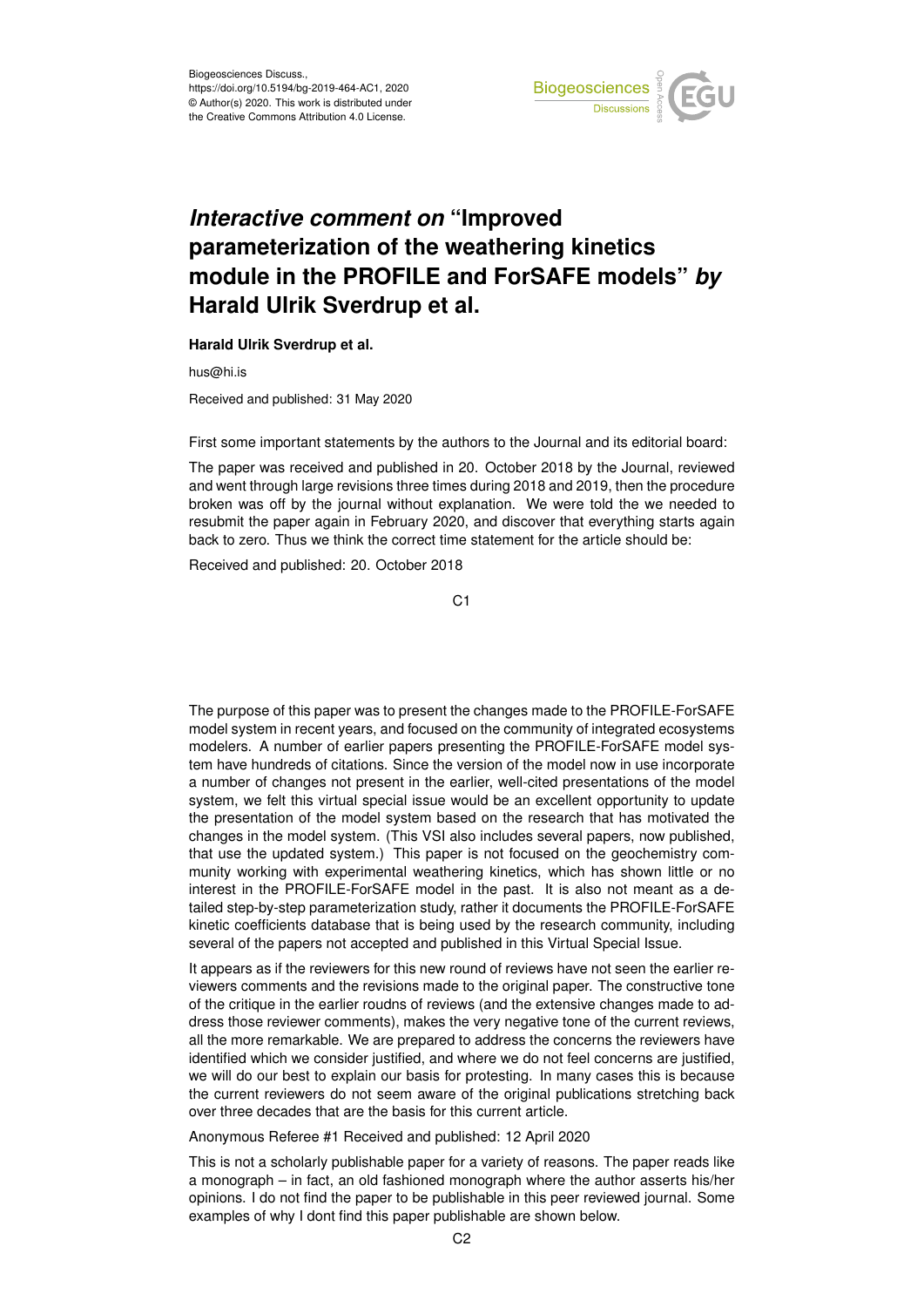We are surprised that the editors were willing to allow a statement like this to be published, given the journal's guidelines for reviewer comments. We document below the errors and lack of awareness of integrated systems modelling that lead to this very disturbing openting statement by the reviewer.

1. The main reason to publish this paper might be because PROFILE as a model (and its descendents and modifications) has been amply used in the European system to assess impacts of acid rain. Nonetheless, the model is based on an approach that has never been fully or adequately discussed in the literature.

This is a remarkable statement that summarily dismissed the value of dozens of papers over the course of decades. The model has been discussed extensively in the scientific literature, we do not understand why this reverwer chooses to ignore that and disregard advances made in Europe concerning modelling field weathering rates. We suggest the reviewer explain why it is that the judgment of so many reviewers and editors should be disregarded.

We would also like to point out that this model system has been used for mapping regional soil weathering rates and soil weathering rate at a large number of research sites, across Europe as well as in both Americas and Asia. We are not aware that any of the 25 countries that have used the system and subjected the model to field tests by independent research teams has deemed the performance to be unsatisfactory. The PROFILE and ForSAFE models have been used widely in European soil chemistry, environmental chemistry and found use in soil and water acidification, estimation of critical loads for air pollution related to sulfur and nitrogen, to assess nutrient (N, P, K, Mg, Ca) forest sustainability and agricultural sustainability assessments. It has also found use in geochemical assessment of weathering rates for nuclear waste repositories. The main reason for publishing the paper, is to make the kinetics coefficients used in the model available, and show some examples of how the values were estimated. In a companion paper by Erlandsson-Lampa et al., 2020. field testing of the new model configuration was tested. The purpose is not to show how every rate coefficient and

C3

parameter was estimated, tracing it back to the primary data, step-by-step. It shows how the model has been updated, and examples of data used and examples of how it was tested in a new setting. Further testing of the model and kinetics has been shown in a companion paper by Erlandsson-Lampa et al. 2020.

In particular, kinetic constants in the model are often described only in Sverdrup, H.U., 1990. The Kinetics of Base Cation Release Due to Chemical Weathering. Lund University Press, Lund, Sweden, .......and Chartwell-Bratt, London, UK. which is itself a monograph with many unsubstantiated assertions and questionable data sources.

The model, including the kinetic constants has been described in the scientific literature in many publications. It would be helpful if the reviewer could be clear about which assertions are only described in the 1990 book and are unsubstantiated. It is only when confronted by specific examples (and we expect many such examples on the basis of how the reviewer has phased this) for it to be possible for us to even begin to reply to this sweeping charge.

This paper does not address this limitation and only seems to make the problem worse. The authors should be encouraged to publish this paper as a monograph because this paper is impossible to peer review.

We do not understand why characterizing something as a monograph means that it is not possible to peer review. If this reviewer does not feel that they can provide a peer review of this manuscript, why are they proceeding to make a review?

2. Apparently, one of the things that is new in this presentation is the addition of "braking functions". As far as I can tell, these are fudge factors that are not based on data nor theory.

We strongly disagree with this statement. The Erlandsson et al. paper in this VSI should be a conclusive refutation. But this statement also reveals that the reviewer has not gone to the effort to familiarize themselves with the original weathering book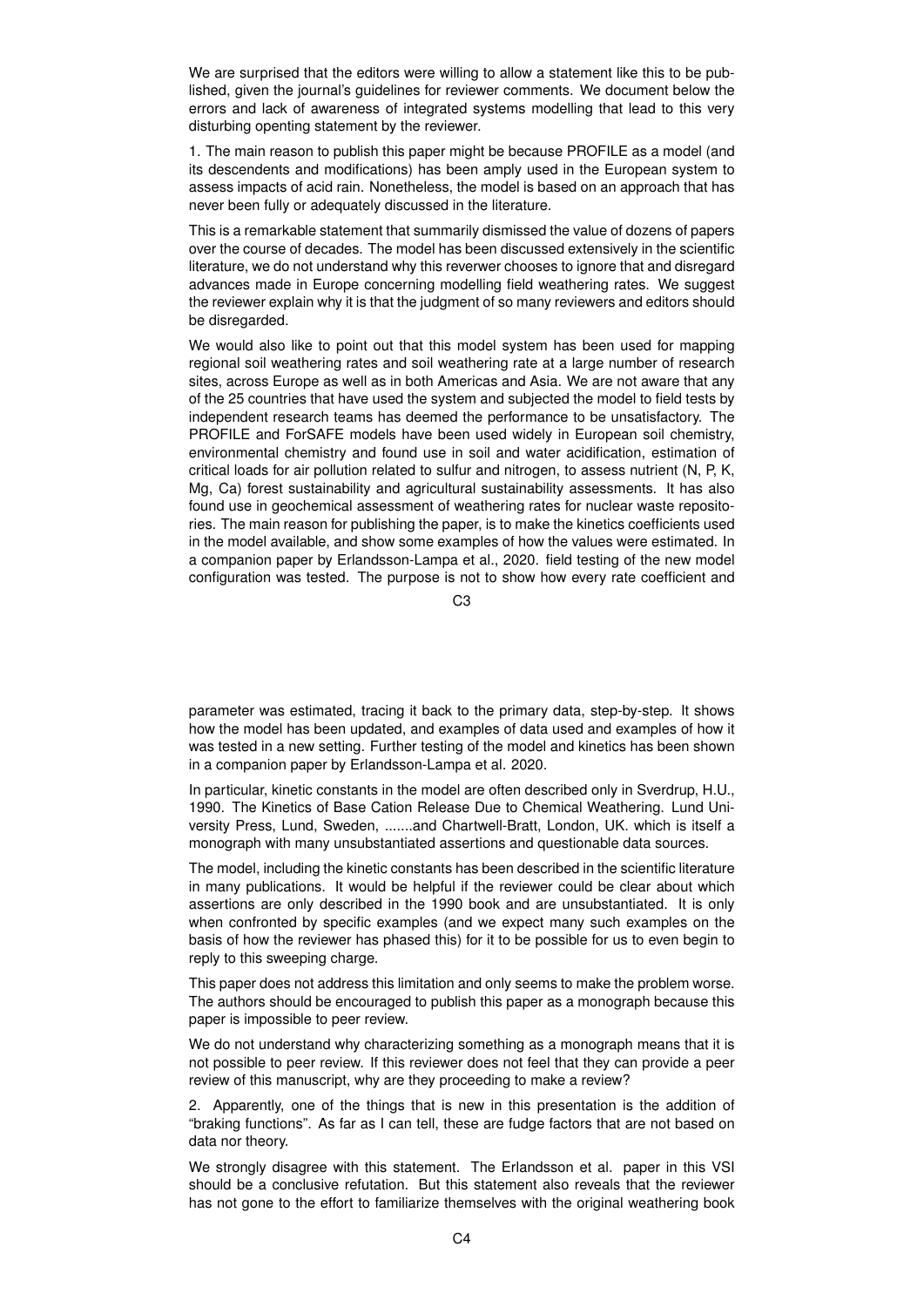(Sverdrup 1990), or the publication in the American Mineralogy Society (Sverdrup and Warfvinge 1995) or any of the other earlier papers. In these publications, the scientific basis of the retardation functions have been explained on basis of the TST. The braking functions were introduced already in our 1988 papers, and further described in detail with their theoretical basis in Sverdrup (1990), and again explained in publications in 1992, 1993 and 1995. And most recently, Erlandsson et al., in this VSI.

Some of the Al effect may be based on Oelkers' models but the Si function does not seem to even have that basis (Figure 9 shows no data). In fact, no reactive transport model can be used to simulate a natural field system accurately without fudge factors.

If the reviewer is of the opinion that any reactive transport model applied to natural systems "must use fudge factors", then they seem to be of the opinion that all published literature in this area from the European soil chemistry modelling arena during the last 20-30 years is relying on fudge factors. We feel it unfair that that viewpoint should be applied to this paper, as it should have apparently stopped all earlier publications in this area as well. .

Usually authors choose surface area as a fudge factor.

We will be please to refute this statement in a review by documenting the use of surface area measurements in calibration. .

As I see this paper, these authors are simply choosing braking factors as their fudge factors. I don't see why this is an advance. Especially when it is not adequately explained.

The model has been explained in great detail in the underlying published papers and books. And the braking functions are based in experimental lab data, as explained already 30 years ago. I take this as an admission that the reviewer did not read Sverdrup (1990) nor ever had any experience with the PROFILE or ForSAFE model. The most recent example of the exploration of "brake" functions is presented in the Erlandsson

C5

et al. paper in this special issue.

3. The abstract suggests that the paper treats 2D and 3D catchments but I do not see where that is described in the paper. What, in particular, is a 2D catchment?

The original PROFILE model was a straight percolation down through a soil column, a one-dimensional model (1D). Lateral flow was introduced, there was movement vertically and laterally, a 2-dimensional model of a catchment (2D). Including flow in two lateral dimensions plus the vertical dimension, would be a 3-dimensional model (3D).

The assertions in the abstract are over reaching.

We will request the reviewer to substantiate that concern.

4. Most of the citations throughout are only to papers with Sverdrup as a co-author. The many other papers that are cited are almost strictly cited as a footnote to one of the tables or they are briefly mentioned when reaction rate orders are chosen. But very little substantiation for choices is presented.

This paper is a compilation and update of our work and not a detailed walkthrough review of all underlying primary data. The model is explained in our earlier work, and it is intentional that we give a list of the documentation of the development process behind our models. Complaining about that the model is not explained in detail and then complaining that we list the references that explain the model appears to be a self-contradiction.

5. While the authors need to present specifics to build confidence in what they are doing, the paper almost entirely deals in generalities. For example, the first figure is a simple schematic of feedback loops. How does this help the paper? It has very little to contribute.

It explains how to read the causal loop diagram used later in Figures 6 and 7. Causal loop diagrams are differential equations in graphical form, which is evident from Figure 1. The reviewer asks for equations and explanations, that are present in the text. We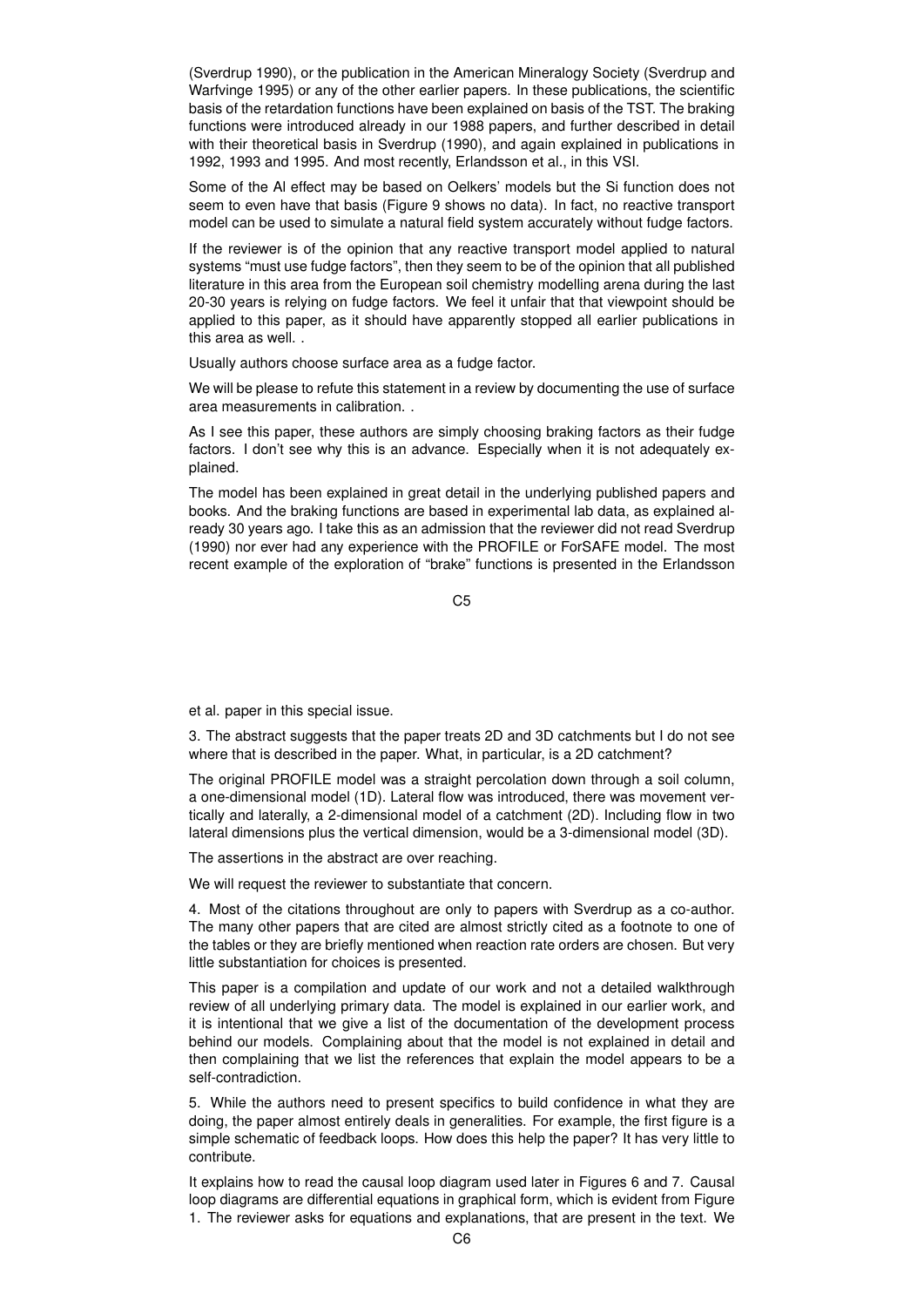can take away Figure 1, but Figures 6 and 7 are necessary.

Likewise, other figures are not helpful: for example, Figure 2 is ostensibly a comparison of field to model rates, but so little information is given that no interpretation of the figure can be made by the reader.

The comment is simply not true, only a poor attempt to discredit the work and a confirmation that the reviewer is not familiar with the earlier peer reviewed papers on PRO-FILE and ForSAFE. The diagram has been shown and explained in the following references (Sverdrup 1990, 1996, Sverdrup and Alveteg 1998, Sverdrup and Warfvinge 1988a,b, 1991, 1992a,b, 1993, 1995, Sverdrup et al., 1990, 1998).

6. The first paragraph in Section 2. Methodology provides little in the way of useful content.

We would appreciate more specifics about what the reviewer deems not to be useful.?

7. One of the interesting points of this paper and the model is that Sverdrup et al. point out that modelling feldspar dissolution as if the feldspar precipitates is inaccurate. and this is how all the other models treat the system. As written in the paper, however, the authors simply make an assertion that re-precipitation of feldspar cannot happen and so the TST treatment is not appropriate. Interestingly, new data seem to substantiate the authors' assertion, but are not mentioned or cited.

It has been known for over 60 years that one cannot precipitate feldspar (or most other soil primary silicate minerals) from solution. It has been discussed many times over the years. Garrels and other geochemists knew this and Stumm said so in his university lectures at the ETH already 40 years ago, and he says so clearly in his books (Stumm and Wieland 1990). The use of "thermodynamical data" to limit dissolution is a real fudge factor, since it assumes an assumption of reversible reactions that is well known NOT to exist. Thus, in traditional models, the saturation term is a simple forcing function used to turn the dissolution off. It does not reflect any underlying mechanism, and

C7

calling the saturation coefficients "thermodynamic data is really false marketing.

The authors should see Zhu et al. 2020 in GCA. This is another good example of how the authors are not really pinned to data or to the literature at all. This could become a big paradigm shift, if all models shifted how they treat feldspar dissolution (as well as other minerals). But this is not adequately defended nor substantiated.

Our paper was submitted in 2018, and revisions were completed, successfully we believed, in 2019, which explains why this paper is not in the manuscript.

The evaluation of the data was written about in Sverdrup (1990) and Sverdrup and Warfvinge (1995) in detail, and was reiterated is different rehearsals and additions many times later. We are listing a long number of papers, and had to remove a lot for reasons of having to shorten the article. The mineral weathering rate model applied in PROFILE, ForSAFE and the podsolization and soil development simulating model SkogsSAFE uses the transition state theory concepts, but do not introduce the false assumption of solution equilibrium and solution saturation based on that. Thus, this is the appropriate TST treatment and it is described in Sverdrup (1990) the first time and repeated since.

8. The authors assert that the way the model treats surface area has been reviewed in detail. Nonetheless, my understanding of what the model does with surf area is that it assumes a particle size distribution that then sets the surface area. This is perhaps not as robust or theoretically defensible as the authors assert or imply.

This is a comment made without checking how the methodology works. The particle size distribution is not assumed, it is measured. For Sweden this was done for a total of 27,000 sites. In Switzerland in 660 sites. And so on through country after country. Translation functions to go from particle size measurements to surface area were determined for a number of regions. It is there in the publications that the reviewer complains about. This is described in detail in Warfvinge and Sverdrup (1993, 1995) and Sverdrup (1990), and a number of other publications (See Sverdrup and Stjernquist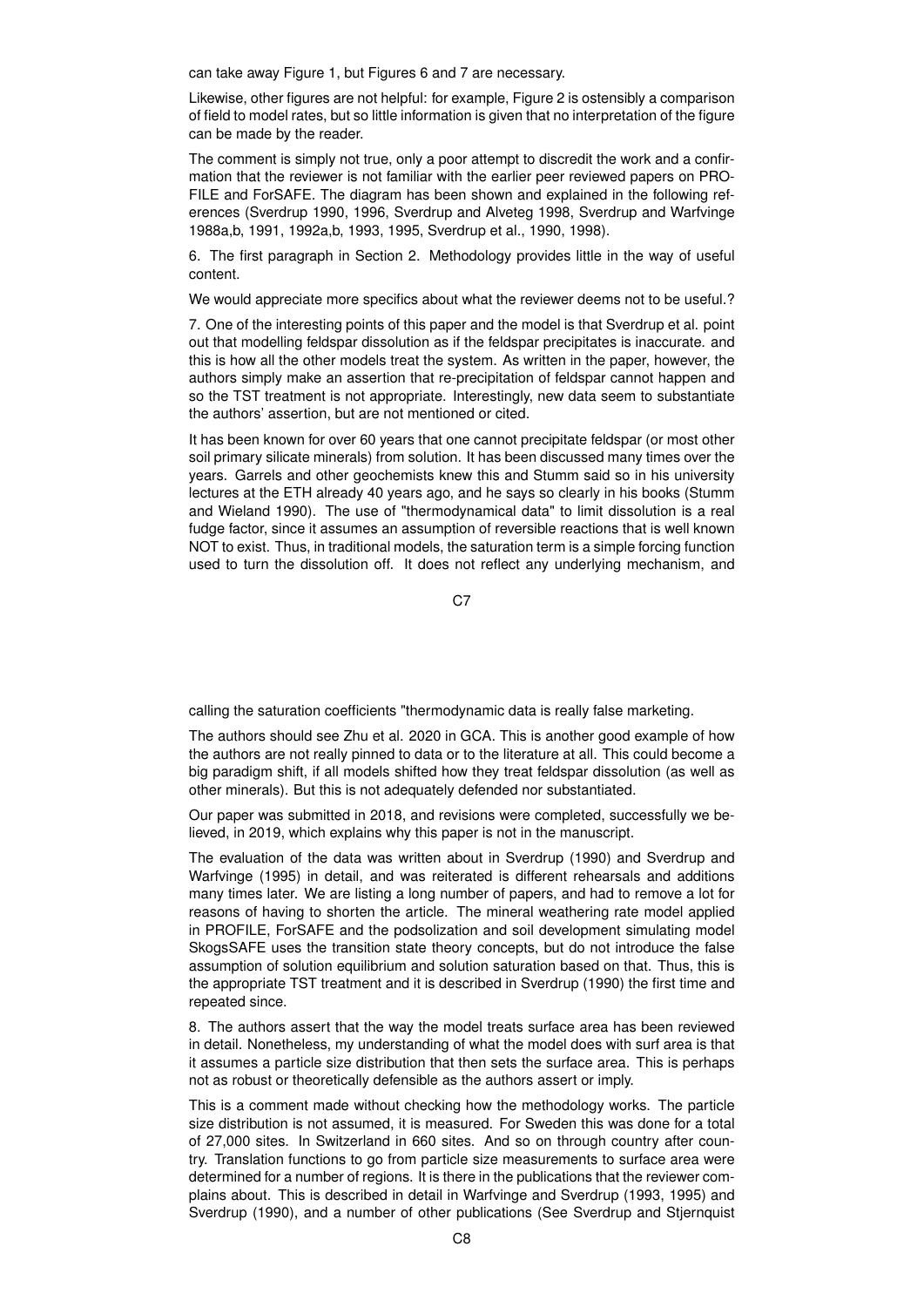2002).

9. Some descriptions are impossible to understand: line 230 , "if some reactions occupy the same active mineral surface sites, the expression given above would change to a quadratic sum." I could give many other examples of sentences that were impossible for me to understand.

These is a simple mathematical proof for this (Sverdrup 1990), but we thought that would be diving into too much detail to show it in full. And it has already been published. But we can take the sentence away.

10. The caption of figure 6 says that the reaction pathways are shown according to Transition State Theory. . .which sounds good. . .but what does this mean? I don't see how this figure is related to TST and the caption does not make it clear. There are many examples like this where big words and big assertions are used or made that make what is being done here sound better than it really is. (Although who knows? It is all a mystery)

This is explained in Sverdrup (1990) and Sverdrup and Warfvinge (1995). If the reviewer is not satisfied with the explanations there, the reason for this should be stated.

11. The authors do not explain partial causal loop diagrams and yet they present one. This is from systems theory but is not well explained here. It is slightly explained around lines 125 but the presentation is not adequate (if the reader is to understand the importance here).

We can expand the explanation of the causal loop diagrams in the text. Figure 1 explains how a CLD works, but the reviewer did not understand that (Said the reviewer earlier).

12. I may have missed something but the authors seem to only include retardation of mineral reactions by organic molecules. Do they include acceleration by organic molecules (which is known to happen)?

 $C9$ 

Yes, we do include that. In our full reply we will show where this is in the equations. When the surface adsorption sites get filled, then the reaction rate that run proportional to the surface adsorbed amount, does not increase if the solution concentration is further increased. Because the increased solution concentration cannot put more ligands at the surface because all sites are full. That is the internal retardation for organic molecules and CO2. The retardation term also describes actions of the cations, Al and Si.

13. The authors seem to think it is ok to define clay minerals to include non clays such as quartz. There are two definitions of clays...but the authors do not make this clear.

We can make this clear with a sentence.

14. I did not understand the pathways in Table 2.

These are described in detail in Sverdrup (1990) and Sverdrup and Warfvinge (1995). We will add some clarifying sentences in the text. The pathways are also illustrated in Figure 11 which appears as fairly clear.

15. The authors cite a lot of experimental data papers in footnote 2. But they state that the data derive from these papers, but are not limited to these papers. This is not scholarly. How can we have faith in what they have done if we cannot figure out what they have done?

Some of the data come from the literature and substantial amounts from our own experiments over very many years. There has been many chances to get familiar with our work, and we published a lot of it every year. This is the only integrated soil chemistry model that really can do weathering rates and passes the field test, without fudge factors, so the reviewer ought to be familiar with it. Because of this, this is the United Nations Economic Commissions (UN/ECE-LRTAP) recommended model for mapping soil and catchment weathering rates across nations and large regions. The "standard Geochemical Models" based on" thermodynamic data" have failed all field tests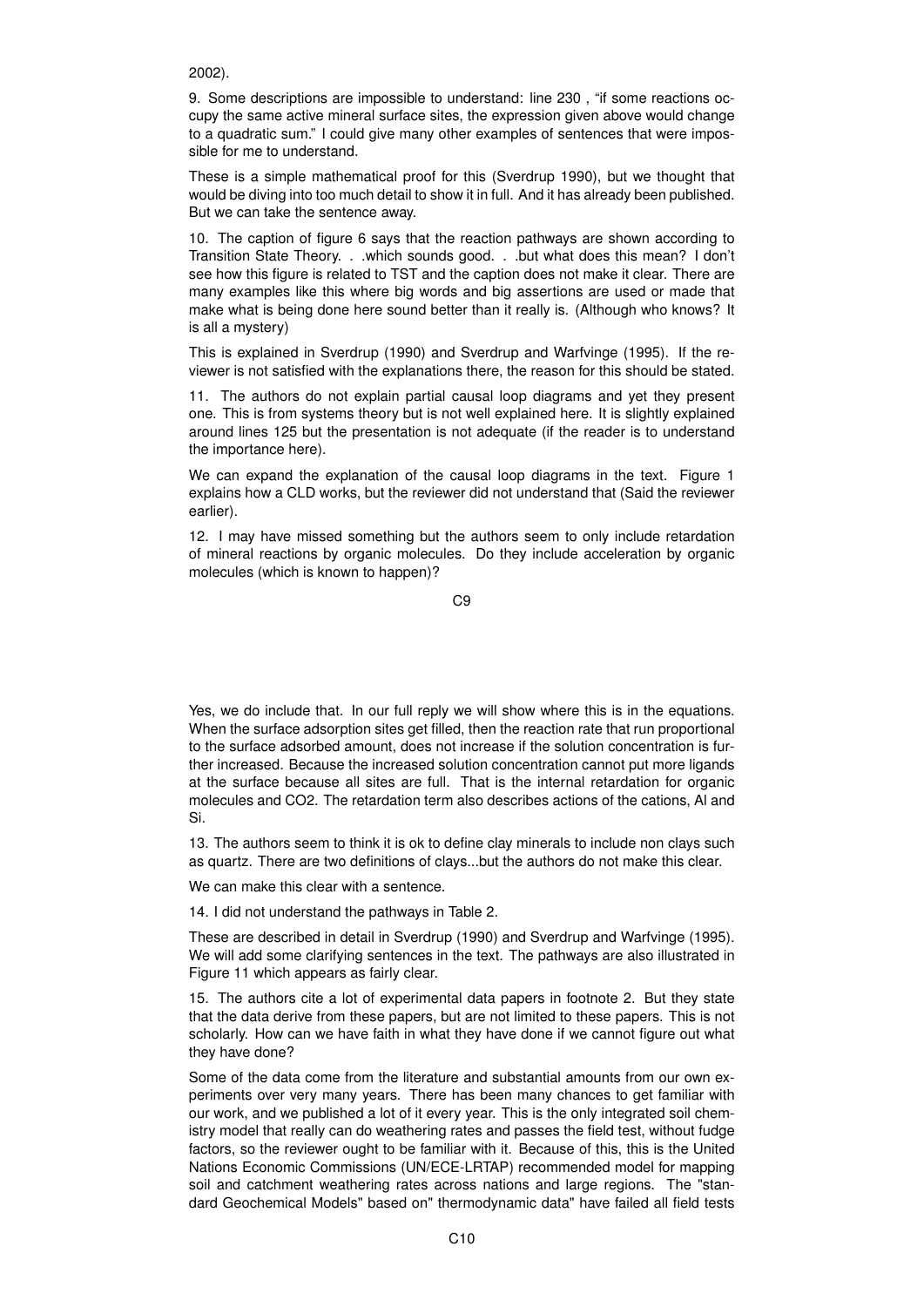grandly, and need massive fudge-factors to get to something that looks presentable. And under full field conditions, they simply are orders of magnitude off and were rejected as dysfunctional for operational use in the UN/ECE LRTAP work both in Europe and in the US.

16. In the data table for kinetic constants, the authors write: " . . .the regression of â´Lij20 have yet to be published. In due time, these will get their own proper publications, it is beyond the scope of this study to do them in detail. Data and records from unpublished experiments and experiment evaluations by Sverdrup and Holmqvist are available on paper records held in a large number of binders at the Inland University of Applied Sciences, at Hamar, Norway. These data are no longer available in digital form due to computer system changes and data filing format changes that have occurred during the last 20 years. This documentation could be available in 1-2 years time, provided that funding for the redigitalization work can be obtained." I have never seen anything published with that sort of apology. I think it is inappropriate. If we cannot see the data, then the authors are simply making an assertion. Which minerals fall into this category?

Whenever the truth is inappropriate, I will stand up and fight for it. The kinetic experiments will be published when we have the funding for it. You can see the data, all the binders and paper files are available. The experiments were done 1984-1991, and 2000-2004.

17. Why don't these authors use standard units? See Figure 12: kmol/m3. Are these standard units in some field? If so, fine. If not, please use standard units.

These are standard European and SI system units. Moles and meter are metric units. Used in chemistry and chemical engineering.

18. I could not figure out figures 13 nor 14...how did the authors parameterize the effect of Al and BC based on what I can see in the figures?

C11

Please read the text, it is there. Then check Sverdrup (1990) and Sverdrup and Warfvinge (1990).

19. In some cases, I saw that the authors cited many more recent papers but I was left to wonder if they actually used those papers. Or were they just citing them to make it look like their compilation of kinetic constants is up to date? A few examples. On line 690 or so, they cite papers for the rate order with respect to CO2. Earlier, they cited a paper by Navarre-Sitchler and Thyne, but it is not cited here. Was that paper used here or not? Somehow, it seems like magic, they come up with a rate order of 0.6. It is unclear how they arrived at this value. Another mystery: "Estimates for some of the rate coefficients in Table 3 were based on mineral crystal structure analogies (citations)." Which minerals? And how did this analogy argument work?

We used some of the papers when there was enough information available for assisting parameterization. Do note that the parameterization has taken place gradually over 30 years, and have been steadily, but slowly updated. See Sverdrup (1990).

Likewise, I do not understand what the authors mean by Figure 22. "Data points drawn in". I am left with little confidence in the rate constants that the authors chose here.

20. Even when the authors seemed up to date in their citations, it was not clear that they actually used the new data to do anything. They cite a thesis and a paper about olivine reactions by A Olsen. Did they use those two references?

The data that pass the quality criteria are pooled with other data and used in the evaluation. In some of the minerals, the new data was studied and if it did not really bring anything new or change the kinetics in a significant way, it was only used to confirm what we already knew.

What about the compilation by Palandri and Kharaka? How was that compilation used?

The kinetic coefficients depend on the rate equations used for parameterizing them. Palandri and Kharka (2004) used a model type that does not have the capability of